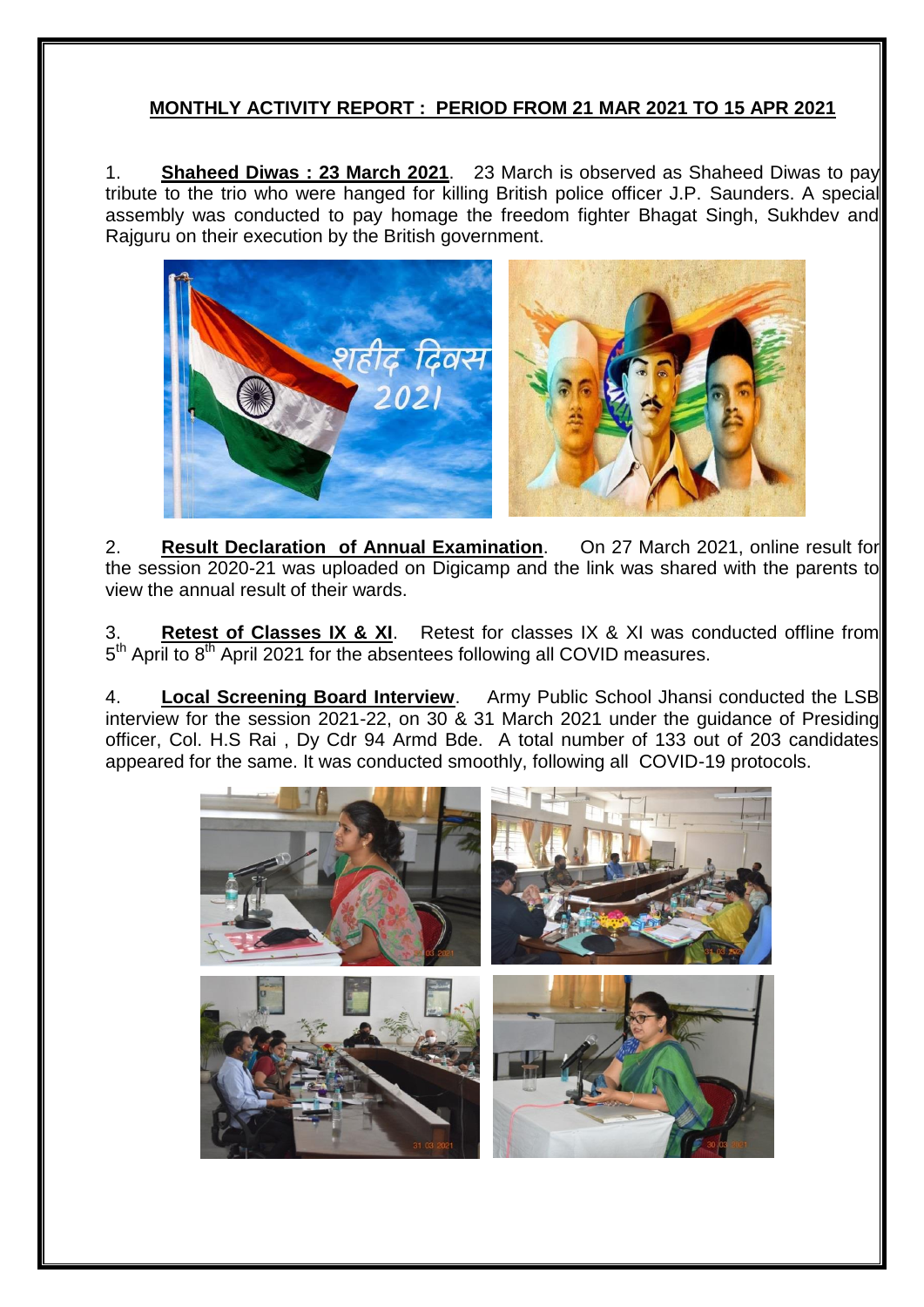5. **Ganga Quest Quiz**. The Ganga Quest is an online quiz being conducted by National Mission for Clean Ganga (NMCG), an authority under the Ministry of Jal Shakti, Government of India .Eligibility for participation in the quiz is above 10 years. Registration for the smae started from  $22^{nd}$  March 2021 and the quiz started from  $7<sup>th</sup>$ April 2021. Approximately,15 students from Army Public School Jhansi registered for it. Prize distribution for the same will be on  $20<sup>th</sup>$  June 2021.



## 6.

**Jallianwala Bagh Massacre.** On the eve of 102nd anniversary of Jallianwala Bagh Massacre, a special assembly was conducted online on 13 April 2021 in which students of class IX performed an enthralling role-play of the incident that took place on  $13<sup>th</sup>$  April 1919. Through this role-play, students highlighted the struggle and sacrifice of our Indian freedom fighters.



7. **Amberdkar Jayanti**. Ambedkar Jayanti is celebrated to mark the birth anniversary of Dr. Bhim Rao Ambedkar, the Principal architect of the Indian Constitution of India. Students of class 8th conducted a special online assembly online on **14th April 2021** to commemorate teachings and works of Dr B. R. Ambedkar. The celebration commenced with the speech delivered by Yashvardhan of class 8C .He cited about Dr. Ambedkar's birth and his contribution in the framing of our Indian Constitution and also its application which is our future responsibility. A skit was also presented by Harshini Solanki followed by a patriotic solo dance by Kritika.



 $\mathfrak{p}$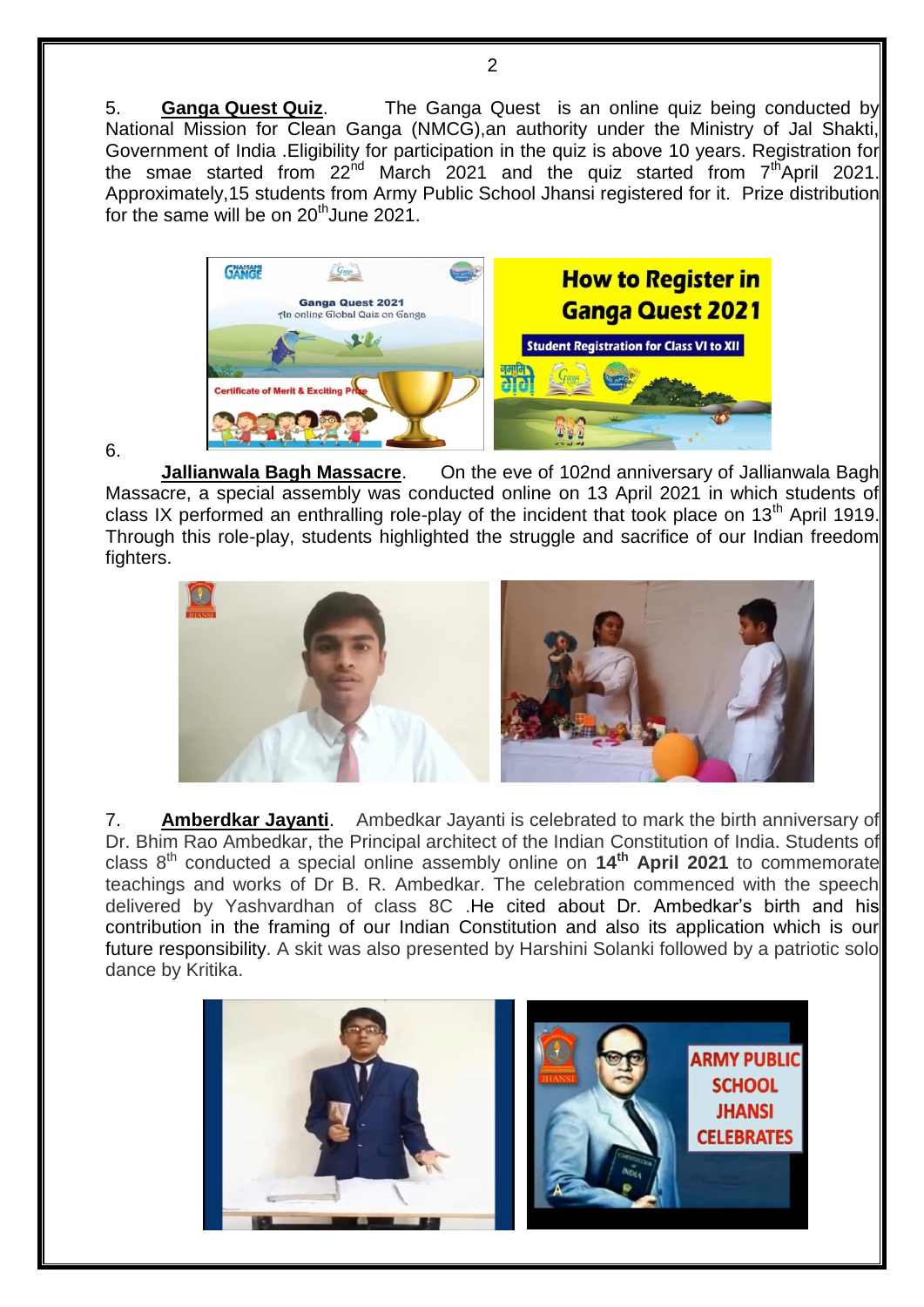8. **Baisakhi Celebration**. A special online assembly was conducted on the occasion of 'Baisakhi' on **14 April 2021** by the students of class 8th. A speech was delivered by Arushi of class-8B followed by a mesmerising group dance performance.



9. **Pariksha Pe Charcha**. 285 students and 24 teachers successfully participated in Pariksha Pe Charcha-2021. The screening of which was aired on  $7<sup>th</sup>$  April 2021 at 1900 hrs and was followed and watched by 300 students of our school. The kind words of our honorable Prime Minister, Shree Narendra Modi, proved to be the guiding light to the viewers. The students enthusiastically discussed the pointers in the class with the class teacher and pledged to follow them for their betterment and contribute by being a better citizen and a torch bearer for the future of our country.



10. **PTM For Classes 1st to 10th & 12th : 17 April 2021**. An online PTM was conducted successfully on 17 April 2021 for the classes 1<sup>st</sup> to 10<sup>th</sup> & 12<sup>th</sup> on Microsoft Teams App. A total no of 1476 parents have attended the same.